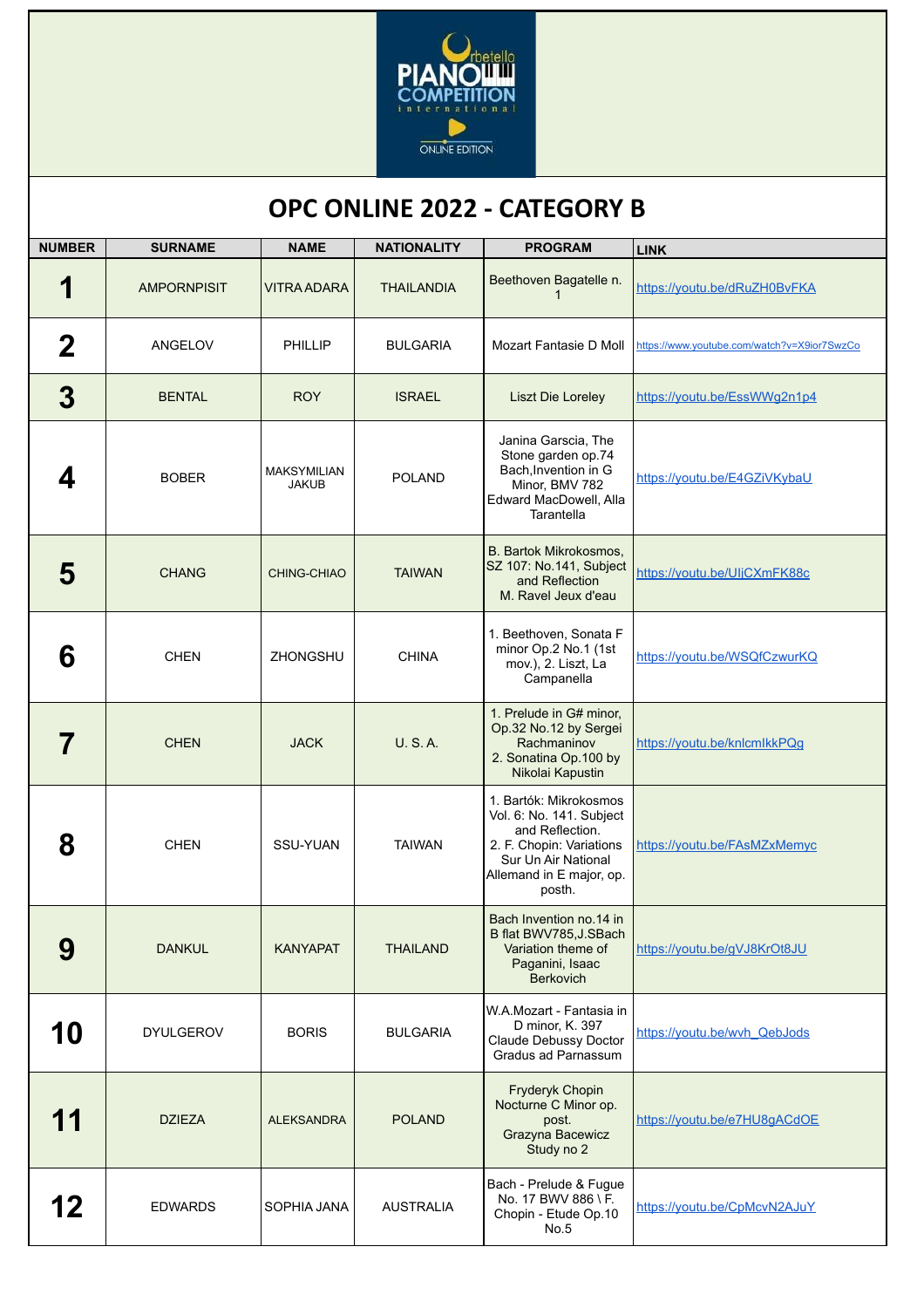| 13        | <b>ERDOGAN</b>                         | <b>ALI DORUK</b>                | <b>TURKEY</b>                    | Beyer 90<br>Prelude<br>Oyun                                                                                                       | https://youtu.be/kFFW29T1DJA                                                               |
|-----------|----------------------------------------|---------------------------------|----------------------------------|-----------------------------------------------------------------------------------------------------------------------------------|--------------------------------------------------------------------------------------------|
| 4         | <b>FENG</b>                            | <b>XIAOTONG</b>                 | <b>SINGAPORE</b>                 | Ludwig van Beethoven,<br>Sonata, No. 9, Op. 14<br>No. 1 1st movement<br>Uwe Korn, Caballos<br>Espanoles, "Tango<br>Meets Jazz"    | https://youtu.be/fR3VAjzq6fQ                                                               |
| 15        | <b>FERNANDEZ</b><br><b>BALLESTEROS</b> | <b>SERGIO</b>                   | <b>SPAIN</b>                     | Le Coucou L-C. Daquin<br>Fantasie Impromptu F.<br>Chopin                                                                          | https://youtu.be/KUR7mpvatQ4                                                               |
| 16        | <b>GAGOVA</b>                          | <b>GABRIELA</b>                 | <b>BULGARIA</b>                  | W.A.Mozart - Sonate<br>No. 8                                                                                                      | https://www.youtube.com/watch?v=2dVREXIA29I                                                |
| 17        | <b>GANDUROV</b>                        | <b>BOJIDAR</b>                  | <b>BULGARIA</b>                  | Mozart - Piano Sonata<br>no. 5 kv. 283. Part 1<br>E. Grieg - Lyric Pieces<br>Book V, Op.54 - 3.<br>Trolltog (March of the         | https://youtu.be/uRO2l8POxsM<br>https://youtu.be/FxmKzfQN3Ho                               |
| 18        | <b>ILIC ANDREJEVIC</b>                 | <b>ANDREA</b>                   | <b>SERBIA</b>                    | Trolls)<br>F. Kuhlau - Sonata op.<br>55 no.1 \ J. S. Bach -<br>Polonaise BWV Anh.125<br>\E. de Alarcon - Totón<br>Tango Argentino | https://www.youtube.com/watch?v= y69gS8RI5U                                                |
| 19        | <b>IVANOVIC</b>                        | <b>MASA</b>                     | <b>SERBIA</b>                    | J. Haydn Variations La<br>Roxelane Hob.XVII C1<br>F.Liszt Romance S 169                                                           | https://www.youtube.com/watch?v=jouONmFigF8                                                |
| 20        | <b>LEEM</b>                            | <b>JIA EN</b>                   | <b>SINGAPORE</b>                 | 1. La chevaleresque by<br>J. F. F. Burgmüller<br>2. Prelude in C minor,<br>Op. 8 No. 1 by Pachulski                               | https://youtu.be/ERm1dvpCFfl                                                               |
| - 11      | LI.                                    | <b>KWONG</b><br><b>CHING</b>    | <b>HONG KONG</b>                 | Beethoven: Sonata Op.2<br>No.1, I Allegro<br>F. Chopin: Waltz No.14<br>Op. Posth. B.56                                            | https://www.youtube.com/watch?v=sWXtipieVcM<br>https://www.youtube.com/watch?v=lpKNX50jckM |
| 22        | <b>LORAN VALLS</b>                     | <b>MIGUEL</b>                   | <b>SPAIN</b>                     | "Moanin'" (Boby<br>Timmons)<br>" Nameless" (M. L.Valls)                                                                           | https://youtu.be/grPSCPz75ys                                                               |
| <b>23</b> | <b>MO</b>                              | <b>YUI HIM</b>                  | <b>HONG KONG</b>                 | Copland: The Cat and<br>the Mouse<br>Chopin: Waltz No.14 in<br>E minor, Op. Posth.                                                | https://youtu.be/xi4zkxS2Yno                                                               |
| 24        | <b>MORENO</b>                          | <b>AYLA</b>                     | U. S. A.                         | Rachmaninov Op- 3 n. 2<br>Coplan, Cat and Mouse                                                                                   | https://youtu.be/5CDiowWCWUY                                                               |
| 25        | <b>NANOVSKA</b>                        | <b>GALA</b>                     | <b>NORTH</b><br><b>MACEDONIA</b> | 1. Dmitry Kabalevsky:<br>Sonatina Op.13, No.1 -<br><b>Mov. 1</b><br>2. Frederic Chopin:<br>Nocturne Op.9, No.2                    | https://youtu.be/ spr90xVuJ4                                                               |
| 26        | NIMITRUNGROT                           | <b>NUTDANAI</b>                 | <b>THAILAND</b>                  | Beethoven: Bagatelle<br>Op.33 No.5 \ F. Chopin:<br>Nocturne Op posth. No<br>20 in C-sharp minor                                   | https://youtu.be/IXYli45zkHE                                                               |
| 27        | <b>PAN</b>                             | <b>ORIOL</b>                    | <b>FRANCE</b>                    | Serenade of the doll,<br>Debussy                                                                                                  | https://www.youtube.com/watch?v=htleNwYGatw                                                |
| 28        | <b>POGAN</b>                           | <b>KARINA</b><br><b>ALEKSIA</b> | <b>ROMANIA</b>                   | Sonata nr. 5 - W.A.<br>Mozart<br>Study nr. 5- The Hunt-<br>Franz Liszt                                                            | https://youtu.be/5x1vXq76Yic                                                               |